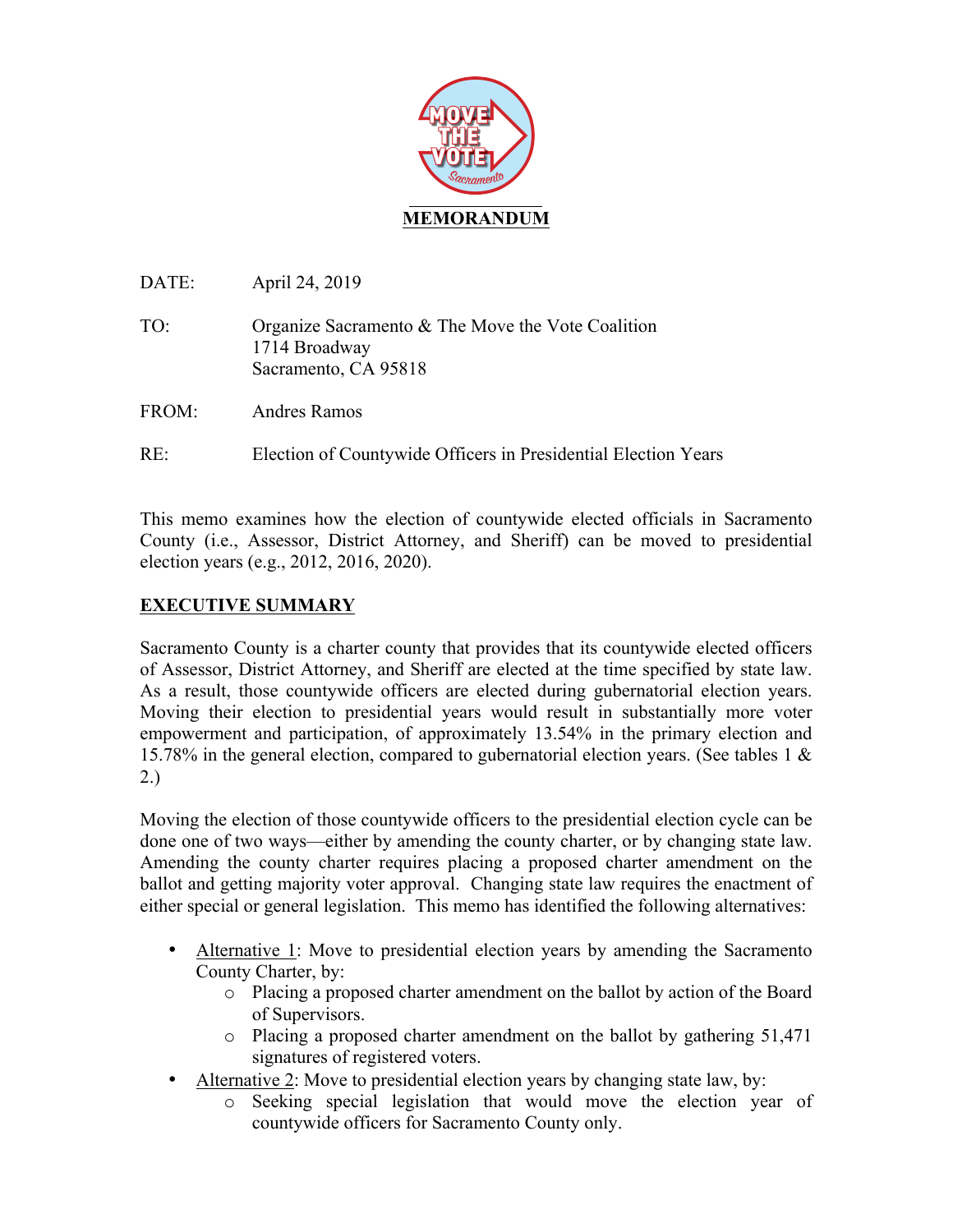o Seeking generally-applicable legislation that would require general law counties elections in presidential years, or instead empower counties to opt-in to moving the election of their countywide officers to presidential election years by Board of Supervisors' action (no public vote).

Additionally, proponents of moving the election year would need to identify how to transition to presidential election years. There are three options: 1) by electing officers for a 2-year short term in 2022 to transition to the 2024 presidential cycle, 2) by extending the current term of countywide officers by 2 years (for a total 6-year term) until 2024, or 3) by reducing the current term of county officers by 2 years and transitioning to the 2020 presidential cycle. The first option (2-year short term) is the most feasible, and the last (shortening the current term) is the most legally vulnerable.

# **WHY MOVE THE ELECTION YEAR?**

The primary benefit of moving the election of countywide officers to presidential election years is that there is a significantly greater amount of voter participation during presidential election cycles.

# **Voter Turnout is Significantly Higher During Presidential Election Years**

An analysis of voter participation rates in Sacramento County over the past twenty years (equivalent to ten election years) demonstrates that, on average, voter turnout is 13.58% higher during a primary election held during a presidential election year compared to a primary election held during a gubernatorial election year. Similarly, voter turnout is, on average, 15.78% higher during a general election held during a presidential election year compared to a general election held during a gubernatorial election year. *See* Tables 1 and 2.

According to the most recent report of registration, the total number of registered voters in Sacramento County is approximately  $784,086$ <sup>1</sup> That then suggests that, in raw voter numbers, there are on average 106,478 more voters voting in a presidential primary election, and on average 123,728 more voters voting in a presidential general election.

| <b>ELECTION</b> | <b>VOTER</b>   |
|-----------------|----------------|
| <b>CYCLE</b>    | <b>TURNOUT</b> |
| 2018 General    | 68.23%         |
| 2018 Primary    | 41.94%         |
| 2016 General    | 74.49%         |
| 2016 Primary    | 47.54%         |
| 2014 General    | 48.39%         |
| 2014 Primary    | 29.61%         |
| 2012 General    | 74.70%         |
| 2012 Primary    | 35.62%         |
| 2010 General    | 63.12%         |

<sup>&</sup>lt;sup>1</sup> *See* "Voter Registration by SOS District," Last Updated 4/23/19, Sacramento County Registrar of Voters. <sup>2</sup> There were two primaries in 2008, a special February presidential primary ("2008 Pres. Primary"), and a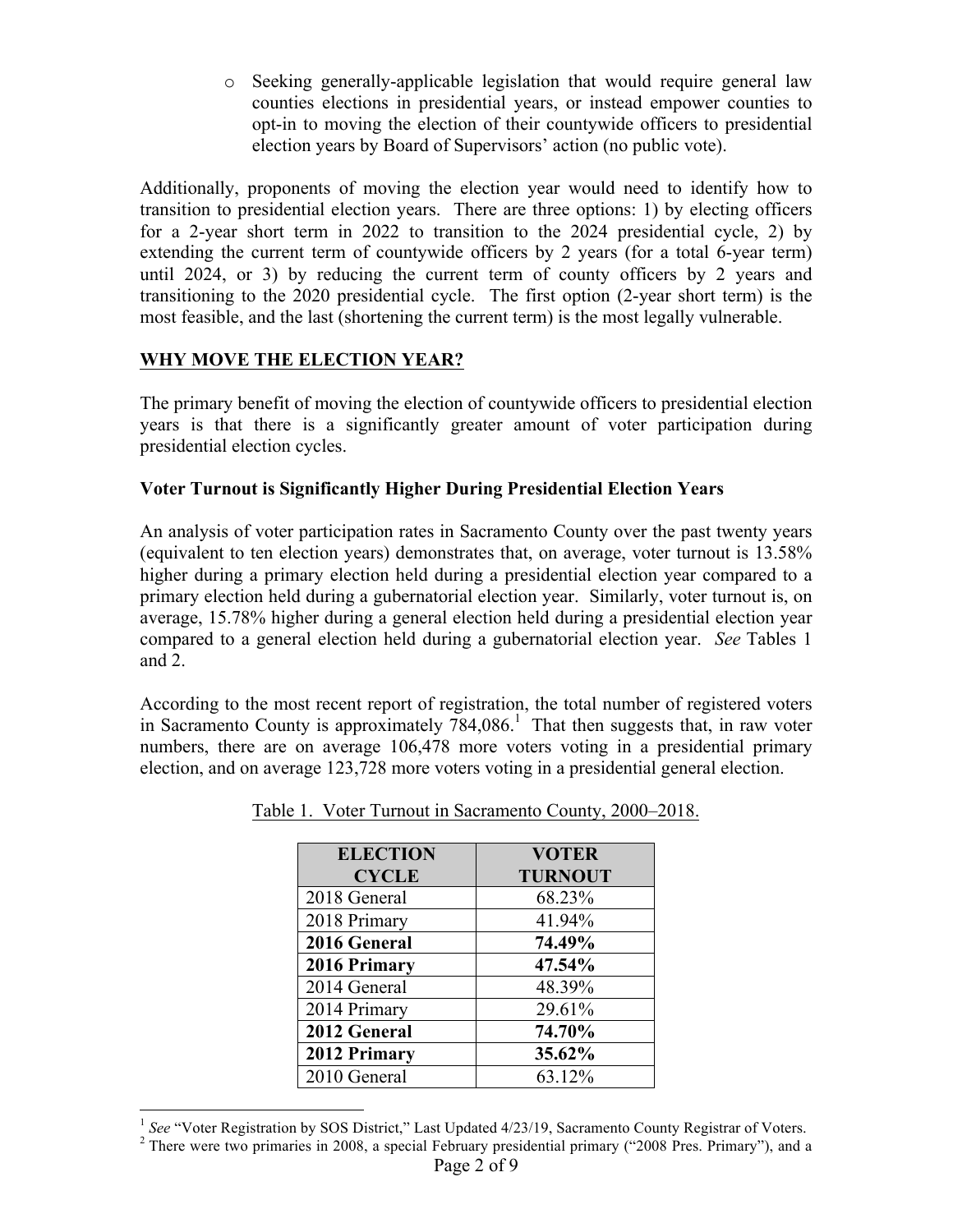| 2010 Primary       | 37.45% |
|--------------------|--------|
| 2008 General       | 79.85% |
| 2008 Primary       | 29.88% |
| 2008 Pres. Primary | 58.39% |
| 2006 General       | 58.96% |
| 2006 Primary       | 34.59% |
| 2004 General       | 74.08% |
| 2004 Primary       | 49.64% |
| 2002 General       | 57.36% |
| 2002 Primary       | 38.66% |
| 2000 General       | 71.83% |
| 2000 Primary       | 58.75% |

|  |  |  | Table 2. Average Voter Turnout by Election Cycle, 2000–2018. |
|--|--|--|--------------------------------------------------------------|
|  |  |  |                                                              |

| <b>ELECTION CYCLE</b>        | <b>AVERAGE TURNOUT</b> | <b>DIFFERENCE</b> |
|------------------------------|------------------------|-------------------|
| <b>Presidential General</b>  | 74.99%                 | $+15.78\%$        |
| <b>Gubernatorial General</b> | 59.21%                 |                   |
| <b>Presidential Primary</b>  | $49.99\%$ <sup>3</sup> | $+13.54\%$        |
| <b>Gubernatorial Primary</b> | 36.45%                 |                   |

#### **More Voter Participation Ensures a More Representative Outcome**

A voter turnout difference of roughly 14% or 16% between gubernatorial and presidential election years can change the outcome of a close election. That can cast doubt on whether closely decided election contest held during a low-turnout election is truly representative of the electorate's preferences. In the last two contested races for Sacramento County Sheriff, the election was decided by less than 1.5% of the vote.

In June 2018, Sheriff Scott Jones was re-elected with 51.30% of the vote, a mere 3,705 votes above the majority threshold he needed to avoid a runoff election in November.<sup>4</sup> Had that election been held in June 2016, there would have been approximately 6% greater voter turnout, or roughly 44,000 more voters voting, which would have been more representative and could have resulted in a different election outcome.

Likewise, in November 2010, then-candidate Scott Jones defeated his opponent with 50.36% of the vote—a margin of 3,660 votes more than his opponent, and only 1,283 votes above the majority threshold. Had that election been held during either the 2008 or 2012 general elections, there would have been from 10% to 15% more voter turnout, or

<sup>&</sup>lt;sup>2</sup> There were two primaries in 2008, a special February presidential primary ("2008 Pres. Primary"), and a regular June direct primary ("2008 Primary") at which all other contests were held.

<sup>&</sup>lt;sup>3</sup> The February 2008 presidential primary is used instead of the June 2008 direct primary in calculating the average voter turnout for presidential primaries because voter turnout during the June 2008 direct primary is unrepresentative of a presidential primary since it did not include the presidential primary contest.

<sup>&</sup>lt;sup>4</sup> Voter turnout in November 2018 was 26.29% higher than in June 2018. That alone raises questions about whether the results in June 2018 were truly representative, without even considering the greater voter turnout differential had the election been during a presidential election year. However, the issue of whether contests held during a primary election are sufficiently representative is beyond the scope of this memo.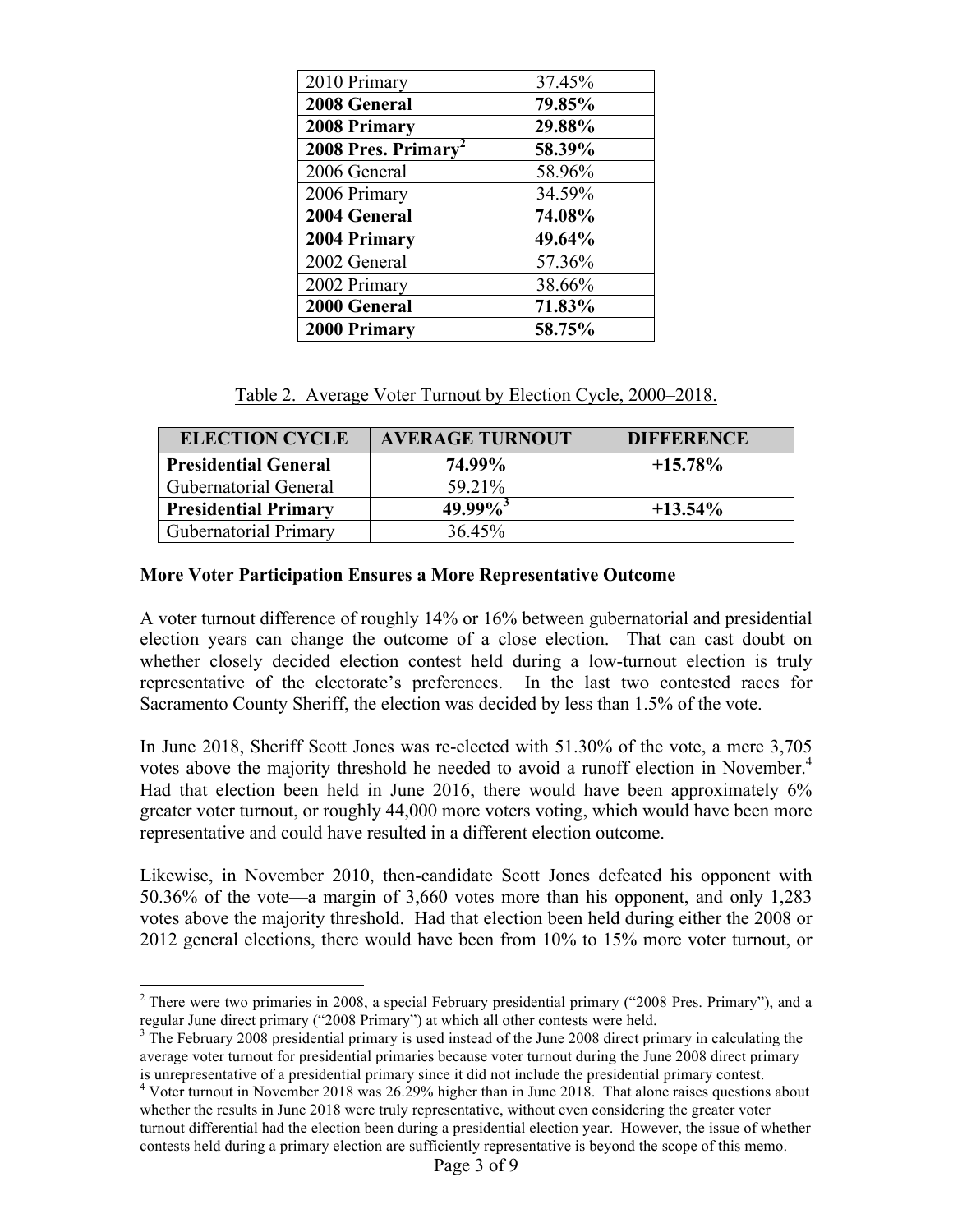between 75,000 to 110,000 more voters participating, which likewise could have produced a different, and potentially more representative, outcome.

# **Sacramento County's District Attorney Could be a Candidate for Attorney General**

Moving the election of countywide officers to presidential election years would make it easier for the Sacramento County District Attorney to be contender for California Attorney General. Because the district attorney must run for re-election during gubernatorial election years when the office of California Attorney General is also on the ballot, a district attorney would have to decline to run for re-election in order to run for higher office.

Notably, the last time the office of California Attorney General was up for election without an incumbent, the two main contenders and major party nominees,<sup>5</sup> were the district attorneys of San Francisco and Los Angeles counties. In other words, the main contenders were the only two district attorneys in California that were *not* elected in gubernatorial election years, and could therefore run for California Attorney General without losing their office of district attorney.

# **BACKGROUND**

# **California Constitution Requires Every County to Elect an Assessor, District Attorney, and Sheriff, but is Silent as to When They Must be Elected**

The California Constitution requires that, at a minimum, the following three county officers be elected in every county: Assessor, District Attorney, and Sheriff. <sup>6</sup> But, the state constitution is silent as to when countywide officers are elected and how long their term lasts. That gap is filled by state law, which specifies that countywide officers are elected in gubernatorial election years (e.g., 2014, 2018, 2022).<sup>7</sup>

# **Timing of When Countywide Officers are Elected is Determined Either by State Law or by the County Charter**

California counties are either general law counties or charter counties. General law counties operate under the default rules for the governance of counties provided for in the California Government Code.<sup>8</sup> Charter counties are governed by their county charter, which operates as a sort of 'county constitution,' and which can deviate from the default governance rules for counties specified in the Government Code. Currently, 14 of California's 58 counties, including Sacramento County, are charter counties.<sup>9</sup>

Since state law provides that countywide officers are elected in gubernatorial election years, general law counties cannot deviate from that election timeline. The California Constitution requires charter counties to specify when their countywide officers will be

 $5$  This election occurred in 2010, the last election prior to the implementation of the top-two primary.  $6$  Cal. Const., Art. XI. §1(a).

<sup>7</sup> Cal. Gov. Code §24200.

<sup>8</sup> Cal. Gov. Code §23000 et seq.

<sup>9</sup> California's charter counties are: Alameda, Butte, El Dorado, Fresno, Los Angeles, Orange, Placer, Sacramento, San Bernardino, San Diego, San Francisco, San Mateo, Santa Clara, and Tehama.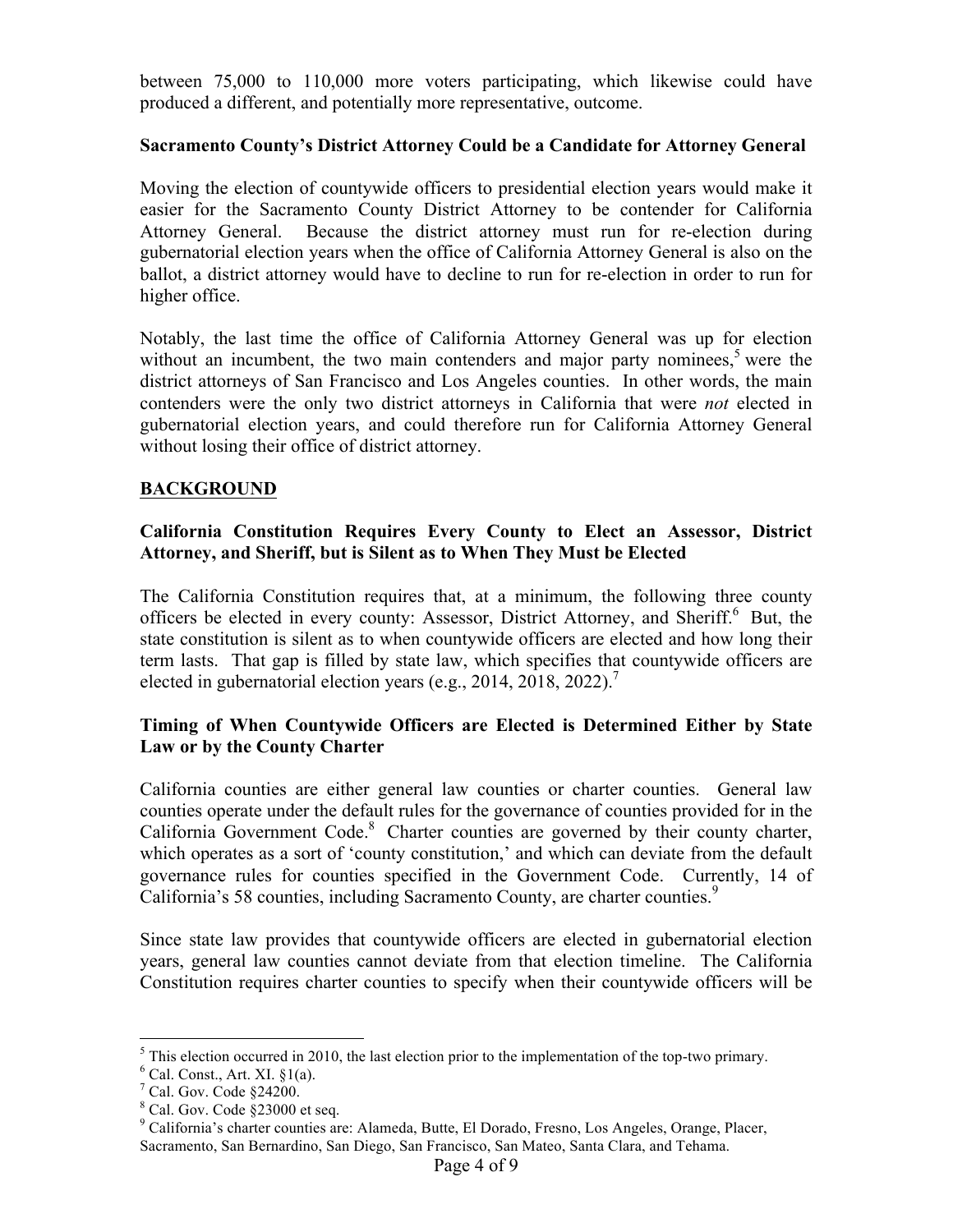elected.<sup>10</sup> Accordingly, charter counties can provide for a different time for electing their countywide officers in their county charter. Still, almost all charter counties elect their countywide officers during gubernatorial election years. The only two that do not do so are Los Angeles and San Francisco counties.<sup>11</sup>

# **OPTIONS FOR SACRAMENTO COUNTY**

#### **Sacramento County Charter Provides that Countywide Officers are Elected at the Time Provided for by State Law**

Though Sacramento County is a charter county, the charter does not specify when countywide officers are elected. Rather, the county charter incorporates state law by stating that "elective county […] officers shall be nominated and elected at the time and in the manner and for the terms now or hereafter provided by general law, for the nomination and election of such officers."<sup>12</sup> As a result, Sacramento County's Assessor, District Attorney, and Sheriff are elected in gubernatorial election years because that is the default provided for in the Government Code.<sup>13</sup>

#### **Sacramento County has Two Options for Making the Change: By Amending the County Charter, or By Changing State Law**

As a result of incorporating state law into its county charter on the issue of determining when countywide officers are elected, Sacramento County has two ways to change when they are elected. The first is by amending the county charter. The second is by changing state law.

# **BY AMENDING THE COUNTY CHARTER**

The Sacramento County Charter can be amended to provide that countywide officers are elected in presidential election years, just as Los Angeles County has done for its district attorney. The California Constitution explicitly allows and requires that charter counties provide for when their countywide officers are elected in their county charter.<sup>14</sup>

#### **County Charter Amendment May be Placed on Ballot by Board of Supervisors or Initiative Petition, and Requires Majority Vote Approval**

A county charter amendment requires a majority vote approval by voters at a countywide election.<sup>15</sup> There are two means by which a charter amendment can be placed on the ballot: by ordinance or by initiative petition. The Sacramento County Board of

<sup>&</sup>lt;sup>10</sup> Cal. Const., Art. XI,  $\S4(c)$ .<br><sup>11</sup> The only two charter counties that elect any countywide officers during a non-gubernatorial election year are Los Angeles and San Francisco counties. Los Angeles County elects its district attorney in presidential election years (but not the Assessor or Sheriff), and San Francisco elects five of its seven countywide officers in the odd-numbered years that follow gubernatorial election years. Both counties specify the election years of their countywide officers in their county charter. *See* Los Angeles County Charter, Art.

IV, §13, San Francisco City and County Charter, Art. 13, §13.101.<br><sup>12</sup> Sacramento County Charter, Art. XVII, §72.<br><sup>13</sup> Cal. Gov. Code §24200. <sup>14</sup> Cal. Const., Art. XI, §4(c). <sup>15</sup> Cal. Elec. Code § 9102, Cal. Gov. Code §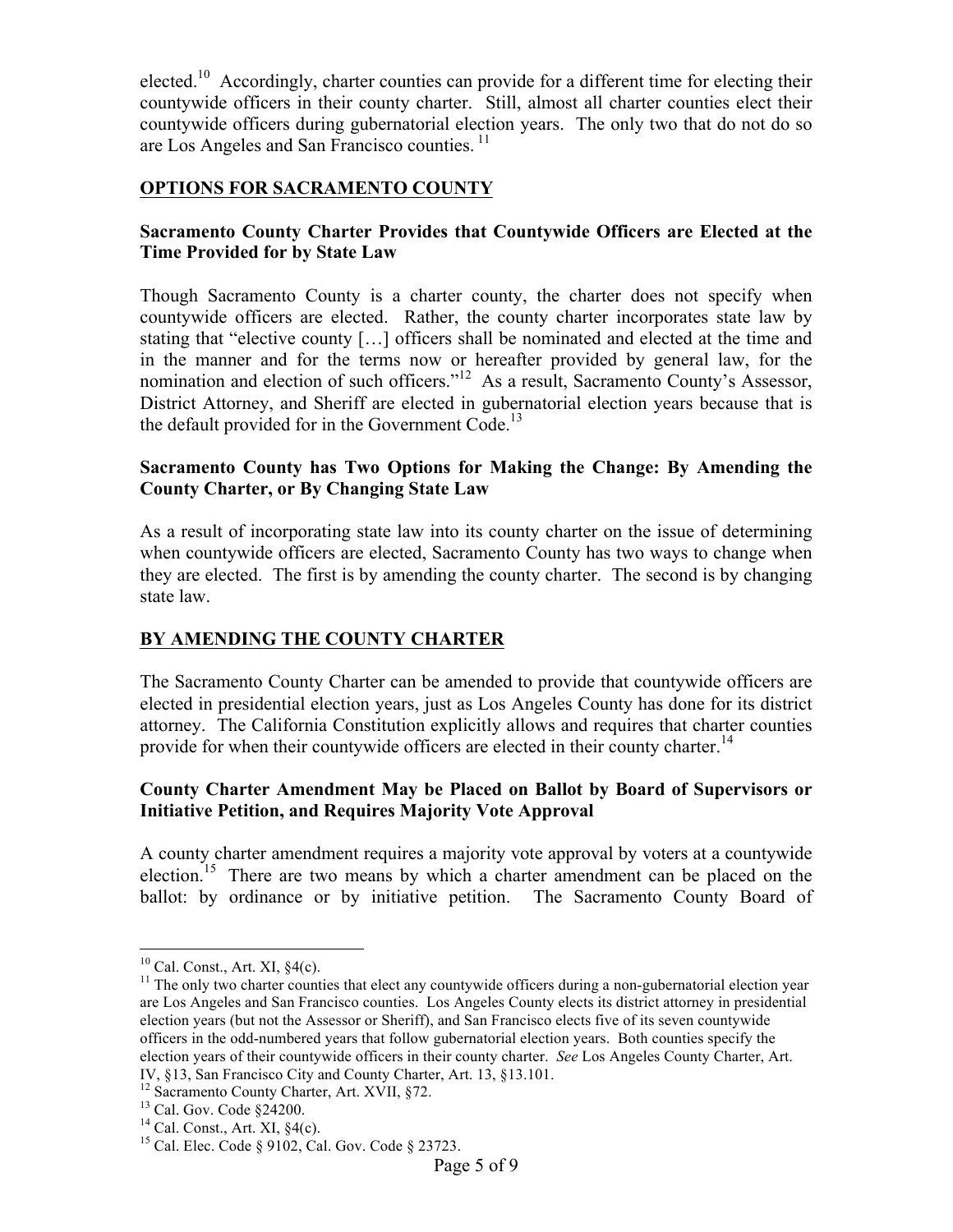Supervisors can place a county charter amendment on the ballot by ordinance.<sup>16</sup> Alternatively, voters can place a county charter amendment on the ballot by initiative petition.<sup>17</sup> Doing so requires gathering signatures equal to 10% of the total number of votes cast for all candidates for Governor at the last gubernatorial election.<sup>18</sup> In other words, 51,471 signatures would be required.<sup>19</sup>

Amending the county charter presents several potential challenges. For starters, qualifying an initiative charter amendment would likely require a substantial amount of financial resources to collect signatures. More significantly, whether placed on the ballot by initiative petition or Board of Supervisors' action, contesting a countywide ballot measure would require significant financial resources, and there is the possibility that voters may reject the measure. The uncertainties that accompany pursuing a charter amendment suggest that changing state law might be more preferable, though that route presents its own unique challenges.

# **BY CHANGING STATE LAW**

Since the Sacramento County Charter states that countywide officers are elected at the time "provided by general law," it follows that state law can be changed to either mandate or allow the timing of countywide officer elections to be moved.

There are two ways to make the change by state law. First, the state could enact special legislation that specifically provides that Sacramento County's countywide officers are to be elected in presidential election years. However, this raises the issue of the constitutional prohibition on special legislation and the issue of how to interpret the Sacramento County Charter's incorporation of state law. No such special legislation exists for any other county. Or second, the state could enact legislation of general application (applicable to general law counties, and therefore also charter counties that incorporate general law), such as moving all general law counties to presidential election years or empowering a county's board of supervisors to move the election date of their countywide officers by ordinance without voter approval.

# **Incorporation of State Law into a County Charter**

California courts have been clear that the incorporation of state law into a county charter is permissible. The courts have recognized that when a county charter incorporates state law, the county's voters have determined that the Legislature will determine their county's rules for governance.<sup>20</sup> Accordingly, when Sacramento County voters adopted §72 of the county charter, which provides that countywide officers are elected at the time provided by general law, they did so with the knowledge that the Legislature could at any time change the timing of the election of countywide officers.

# **Special Legislation**

<sup>&</sup>lt;sup>16</sup> Cal. Gov. Code § 23720.<br><sup>17</sup> Id.<br><sup>18</sup> Id. <sup>18</sup> A total of 514,706 votes were cast for all candidates for Governor in Sacramento County in the November 2018 general election. *See* "Statement of the Vote, November 6, 2018," November 2018, Sacramento County Registrar of Voters.

<sup>20</sup> *People ex rel. Kerr v. County of Orange*, 106 Cal.App.4th 914, 919 (2003).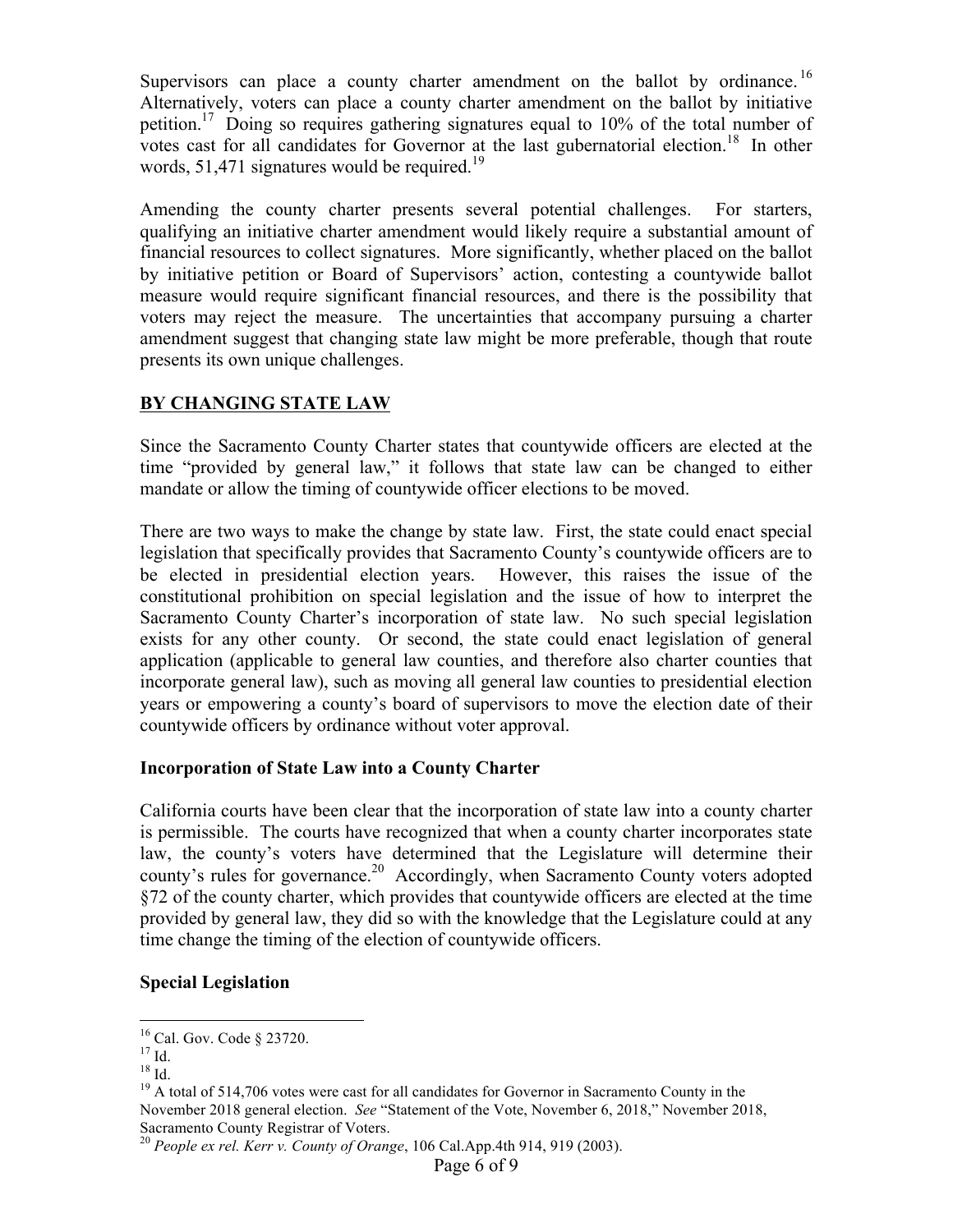The simplest way to make the move by state law would be for the Legislature to enact special legislation specifying that Sacramento County's countywide officers will henceforth be elected in presidential election years. This raises two issues—whether it would be constitutional do so, and whether the county charter by its own terms allows special legislation on this subject.

The California Constitution prohibits the Legislature from enacting a special statute "in any case if a general statute can be made applicable.<sup>221</sup> It could be argued that legislation specifically providing that Sacramento County's countywide officers are elected in presidential election years would be unconstitutional special legislation. However, the California courts have established that creating legislation that is specific to a particular county or city does not constitute special legislation prohibited by the constitution.<sup>22</sup>

The county charter states that countywide officers are elected at the time "provided by general law." An initial reading suggests that those words refer broadly to state law applicable to counties in the Government Code, and would include any special legislation included there. However, a more strict reading could suggest that the county charter is referring only to state law of general application (i.e., state law applicable to all counties), which would exclude special legislation laws that are not of general application. It is unclear how a court would interpret the county charter's words and whether special legislation would be upheld.

# **Generally Applicable Legislation**

The issues raised by enacting special legislation can be avoided if the Legislature were to enact legislation applicable to all general law counties (and implicitly also charter counties that incorporate the general law on matters relating to the election of their countywide officers). The Legislature could simply change the default timing of election for countywide officers in the Government Code by mandating that general law counties must elect their countywide officers during presidential election years. But broadening the scope of application beyond Sacramento County would likely also broaden the opposition by including counties that have no interest in changing when their countywide officers are elected.

To avoid a one-size-fits-all solution, the Legislature could enact generally-applicable legislation that would empower a general law county's Board of Supervisors to opt-in to moving the election of their countywide officers to presidential election years by ordinance without voter approval. Again, this would likewise empower charter counties like Sacramento County that incorporate the general law to opt-in to making the change by ordinance. This approach would likely provoke less opposition and have more political appeal because it favors local control.

# **IMPLEMENTATION/TRANSITION**

Whether by charter amendment or state law, a proposal to move the election of countywide officers needs to address when and how the transition would be made.

 <sup>21</sup> Cal. Const., art. IV, §16. 22 *White v. State of California*, 88 Cal.App.4th 298 (2001), *City of Malibu v. California Coastal Commission*, 121 Cal.App.4th 989 (2004).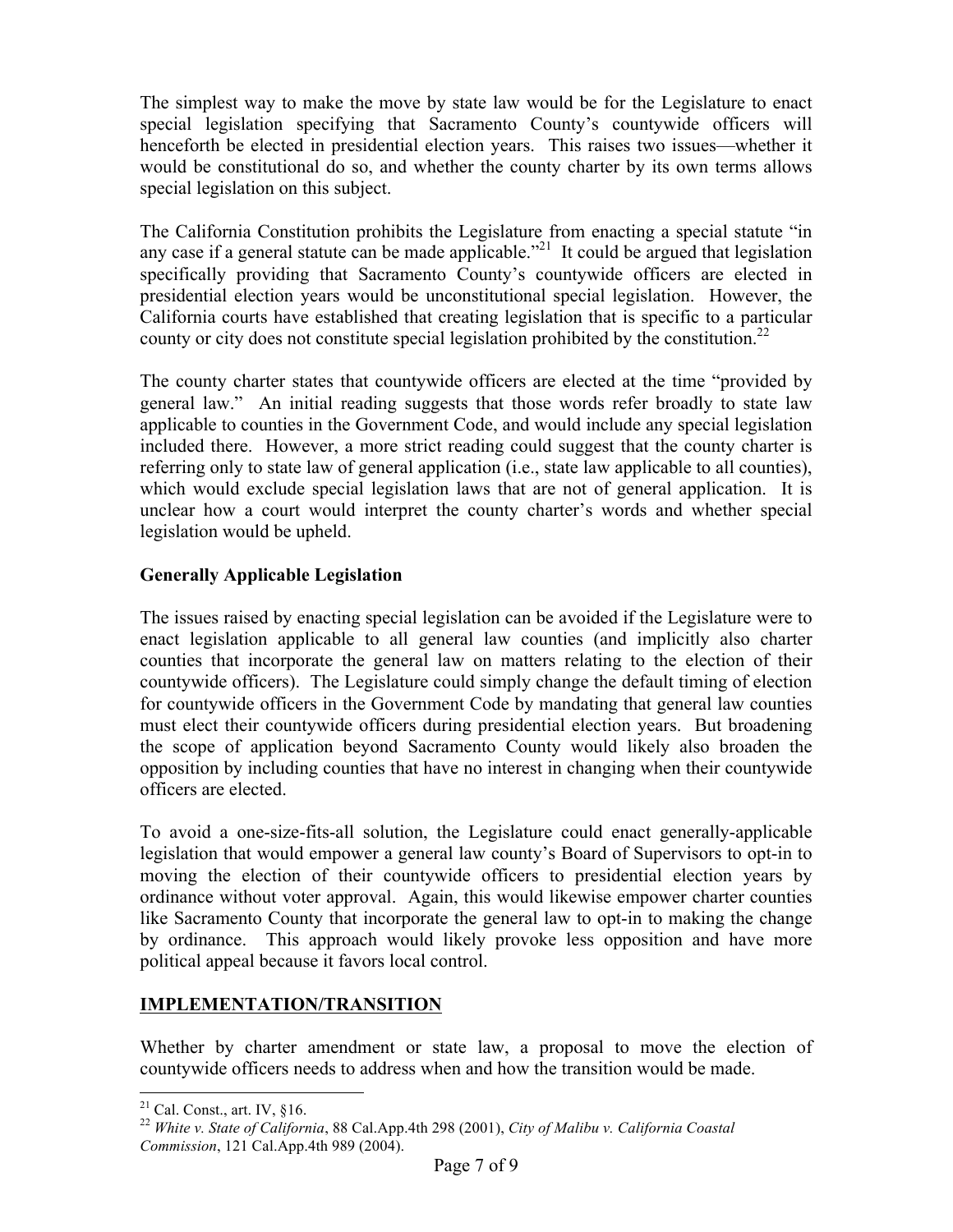There are three potential ways in which it can be implemented: 1) by transitioning with a two-year short term, 2) by extending the term of the incumbents by two years until the presidential election cycle after their four-year term would otherwise end, or 3) by shortening the term of incumbents elected in 2018 by two-years and conducting elections on the presidential election cycle beginning in 2020. *See* Table 3.

| <b>ALTERNATIVES</b>               | <b>EFFECT ON INCUMBENTS</b>                                                                                                                                                 |
|-----------------------------------|-----------------------------------------------------------------------------------------------------------------------------------------------------------------------------|
| Transition with 2-Year Short Term | Incumbents complete current 4-year<br>term in $2022$ .<br>Officeholders elected in 2022 serve<br>$\bullet$<br>2-year short term until 2024.<br>Transition complete in 2024. |
| Extend Existing Terms by 2 Years  | Incumbents serve 2 more years in<br>addition to their current 4-year term<br>(total term of 6 years) until 2024.<br>Transition complete in 2024.                            |
| Shorten Existing Terms by 2 Years | Incumbents do not complete current<br>4-year term; instead term ends in<br>2020 (total term of 2 years).<br>Transition complete in 2020.                                    |

|--|

It is unclear whether it would be possible to cut short the term of office of any current countywide officer who was elected in 2018 (i.e., ending their term of office in 2020 and requiring they be up for election in 2020, rather than in 2022). This path would likely face legal challenges.

# **Whether the Current Term of Incumbent Officeholders can be Shortened**

It is a long established constitutional principle that the authority that created an office can at any time abolish or discontinue the office, as well as extend or cut short the term of incumbent officeholders. The U.S. Supreme Court has recognized that a state legislature may create or abolish any state-created political entity, or extend or reduce a term of office of an incumbent officeholder, only bound by the limits of the state's own constitution.23 The California Supreme Court has likewise recognized the Legislature's power to shorten the term of office for any office it created, and that the legislative power to extend or reduce the term of any office is only limited by the state constitution.<sup>24</sup> The California Supreme Court has recognized that the Legislature can similarly extend an officer's term except as prohibited by the state constitution.<sup>25</sup> In the case of Sacramento County, the state constitution empowers the county's voters to adopt a county charter providing for the county's governance, including determining the term of office for countywide officers and when they are elected. Since the state constitution empowers county voters to decide what term their countywide officers serve, and county voters have

<sup>&</sup>lt;sup>23</sup> Higginbotham v. City of Baton Rouge, 306 U.S. 535, 538 (1939)<br><sup>24</sup> In re Bulger, 45 Cal. 553 (1873), People ex rel. Bledsoe v. Campbell, 138 Cal. 11 (1902).<br><sup>25</sup> Christy v. Board of Supervisors, 39 Cal. 3 (1870).